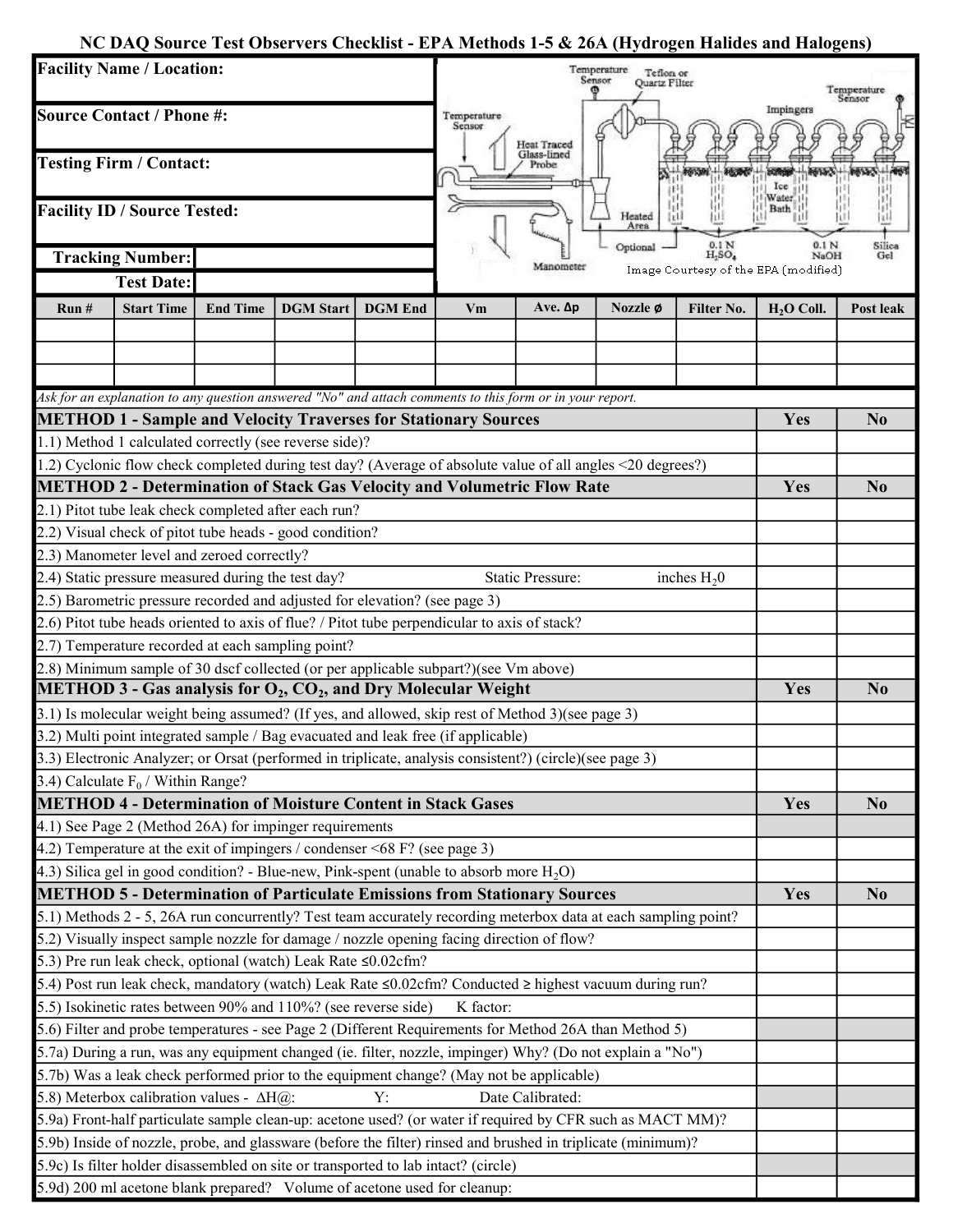## NC DAQ Source Test Observers Checklist - EPA Methods 1-5 & 26A (Hydrogen Halides and Halogens)



\*\* DO NOT REJECT A TEST WITHOUT CONSULTING WITH THE STATIONARY SOURCE COMPLIANCE BRANCH. IF YOU HAVE TESTING CONCERNS, DISCUSS THEM IMMEDIATELY WITH THE TESTING COMPANY AND SSCB. \*\*